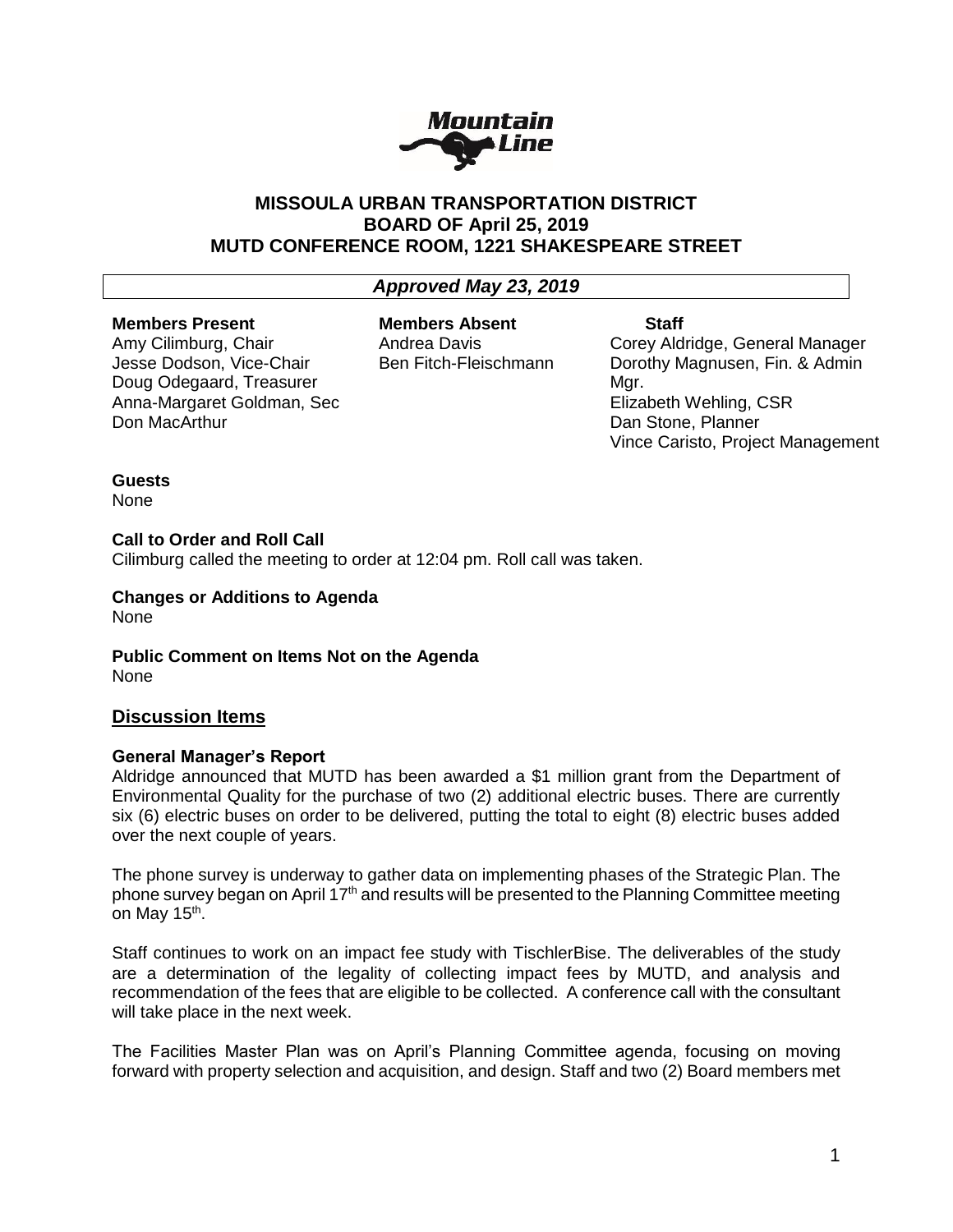with DJ&A Consulting team to further discuss this item. Various approaches to move forward will be used depending on the property.

MDT is proposing to commit federal funds of \$31 million to fund the next phase of the Russell Street Project, which will continue work on Russell Street up to Mount Avenue. MUTD has identified stop locations for this phase, which is identified in the Strategic Plan.

Staff continues to move forward with the implementation of the Bus Stop Master Plan. Small updates to the bus stop signs design are being worked on, along with, the bus shelter procurement, and finalizing bus stop plans review with the City. MUTD is on schedule to be finished with the project by the end of the year.

Aldridge attended the APTA CEO Conference, with transit organizations from all over the country in attendance. The conference was informative, and it was good to exchange information with peers.

# **Action Items**

#### **Minutes of March 21, 2019**

MacArthur made a motion to approve the minutes of March 21, 2019, seconded by Goldman. The motion carried unanimously.

#### **March 2019 Financial Statements and Ridership Reports**

Odegaard gave an overview of the March 2019 Financial Statements and Ridership Reports. All reserves are fully funded with the exception of the three (3) month operating reserve of \$1,757,370, which will be funded as receivables are collected. Facilities Capital Project is funded at the seven (7) year reserve of \$2,400,000. Fleet Replacement Reserve is funded at the seven (7) year reserve of \$6,487,670. Phase II Operating Funding is fully funded at \$1,063,105. The net position of \$17,437,618 includes Unrestricted of \$1,159,409, which will be allocated once the accounts receivable has been collected.

March 2019 financial statements show a net change before capital reimbursement of \$186,091 compared to FY2018 of \$259,534. Operating Revenue is tracking closely to budget, and expenses are 3.48% less than budget.

March 2019 monthly ridership is 3% less than March 2018, and ridership is .3% less in FY2019 YTD than FY2018. Paratransit ridership is 39% more than March 2018, and annual ridership at 37% more in FY2019 than FY2018. March 2019 Senior Van ridership is .04% more than March 2018, with annual ridership at .07% less in FY2019 compared to FY2018.

Dodson made a motion to receive the March 2019 Financial Statements and Ridership Report, seconded by MacArthur. The motion carried unanimously.

#### **FY2020 MUTD Permissive Medical Levy- Set Public Hearing**

Magnusen explained the Permissive Medical Levy and its purpose in addressing the rise in health insurance costs. This levy is in addition to the property tax mill levy.

Odegaard made a motion to set a public hearing for the FY2020 MUTD Permissive Medical Levy to be held on May 23, 2019, seconded by Goldman. The motion carried unanimously.